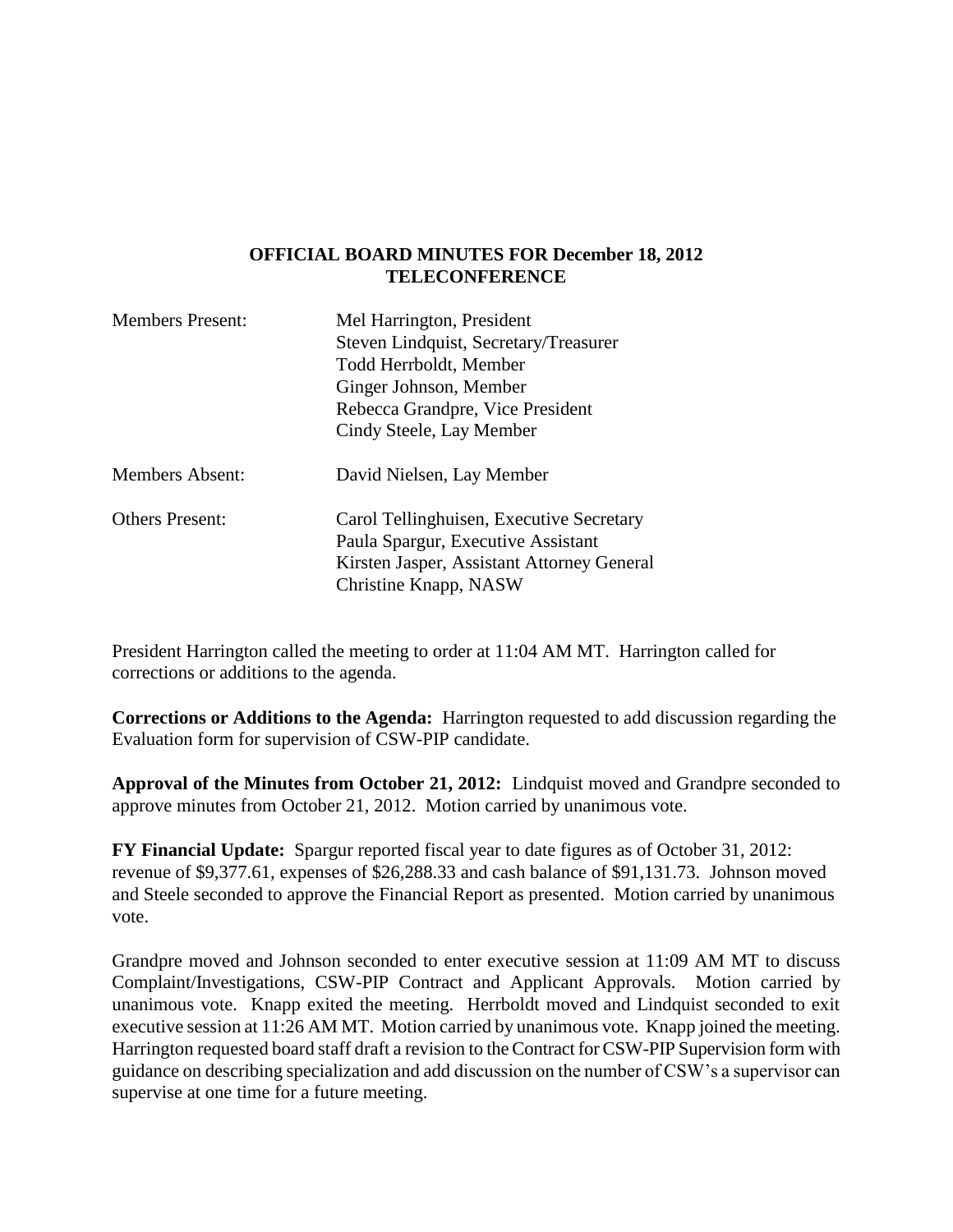## **Complaints/Investigations Update:**

**#251-** complaint is pending.

## **CSW-PIP Contract and Applicant Approvals:**

Smykle, P: Johnson moved and Lindquist seconded to approve supervision beginning October 22, 2012. Motion carried by roll call vote; Lindquist, yes; Johnson, yes; Grandpre, yes, Herrboldt, abstain; Steele, yes; Harrington, yes.

Trimble, H.: Lindquist moved and Grandpre seconded to approve supervision beginning November 27, 2012. Motion carried by roll call vote; Lindquist, yes; Johnson, yes; Grandpre, yes, Herrboldt, yes; Steele, yes; Harrington, yes.

Wilkinson, C.: Lindquist moved and Grandpre seconded to approve supervision beginning November 12, 2012. Motion carried by roll call vote; Lindquist, yes; Johnson, yes; Grandpre, yes, Herrboldt, yes; Steele, yes; Harrington, yes.

Thornton, P.: Lindquist moved and Grandpre seconded to approve supervision beginning November 12, 2012. Motion carried by roll call vote; Lindquist, yes; Johnson, yes; Grandpre, yes, Herrboldt, yes; Steele, yes; Harrington, yes.

Rockafellow, K.: Lindquist moved and Grandpre seconded to approve supervision beginning October 15, 2012. Motion carried by roll call vote; Lindquist, yes; Johnson, yes; Grandpre, yes, Herrboldt, yes; Steele, yes; Harrington, yes.

Ulmer, T.: Lindquist moved and Grandpre seconded to approve supervision beginning October 15, 2012. Motion carried by roll call vote; Lindquist, yes; Johnson, yes; Grandpre, yes, Herrboldt, yes; Steele, yes; Harrington, yes.

Lau, R.: Lindquist moved and Grandpre seconded to approve supervision beginning October 15, 2012. Motion carried by roll call vote; Lindquist, yes; Johnson, yes; Grandpre, yes, Herrboldt, yes; Steele, yes; Harrington, yes.

Johnson, S.: Lindquist moved and Grandpre seconded to approve supervision beginning October 1, 2012. Motion carried by roll call vote; Lindquist, yes; Johnson, yes; Grandpre, yes, Herrboldt, yes; Steele, yes; Harrington, yes.

Zweber, M.: Lindquist moved and Grandpre seconded to approve supervision beginning December 12, 2012. Motion carried by roll call vote; Lindquist, yes; Johnson, yes; Grandpre, yes, Herrboldt, yes; Steele, yes; Harrington, yes.

Shepherd, R.: Lindquist moved and Grandpre seconded to approve supervision beginning December 20, 2012. Motion carried by roll call vote; Lindquist, yes; Johnson, yes; Grandpre, yes, Herrboldt, yes; Steele, yes; Harrington, yes.

**Page (3)-South Dakota Board of Social Work Examiners Board meeting minutes December 18, 2012**